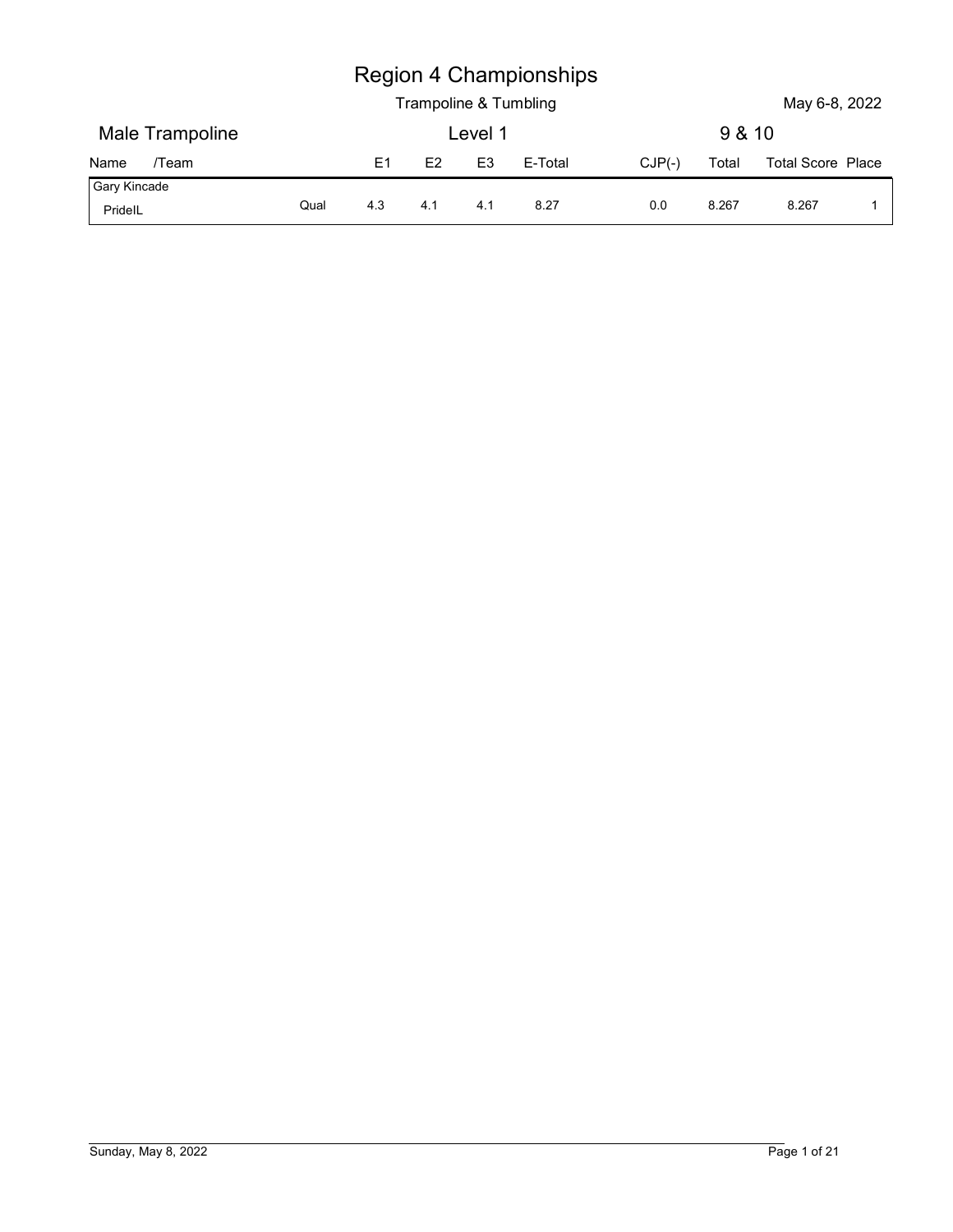|                       |      |                |                |                | <b>Region 4 Championships</b><br>Trampoline & Tumbling |          |           | May 6-8, 2022            |   |
|-----------------------|------|----------------|----------------|----------------|--------------------------------------------------------|----------|-----------|--------------------------|---|
| Male Trampoline       |      |                |                | Level 2        |                                                        |          | 6 & Under |                          |   |
| /Team<br>Name         |      | E <sub>1</sub> | E <sub>2</sub> | E <sub>3</sub> | E-Total                                                | $CJP(-)$ | Total     | <b>Total Score Place</b> |   |
| Adam Elkhateeb<br>IKG | Qual | $2.3$          | 2.3            | 2.3            | 4.60                                                   | $0.0\,$  | 4.600     | 4.600                    | 1 |
|                       |      |                |                |                |                                                        |          |           |                          |   |
|                       |      |                |                |                |                                                        |          |           |                          |   |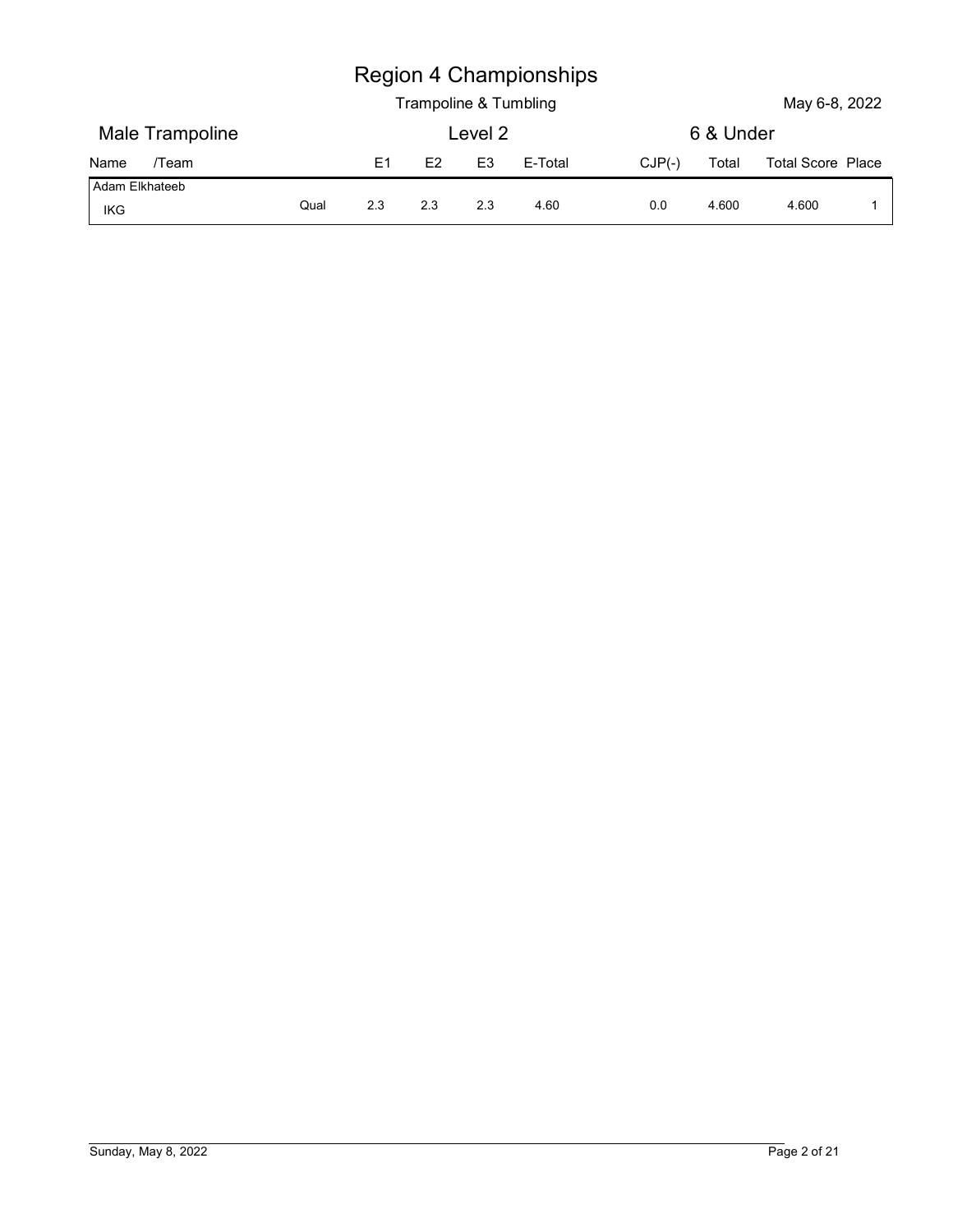| <b>Region 4 Championships</b><br>Trampoline & Tumbling<br>May 6-8, 2022<br>Male Trampoline<br>Level 2<br>7 & 8 |                         |                |    |                |         |          |       |                   |  |
|----------------------------------------------------------------------------------------------------------------|-------------------------|----------------|----|----------------|---------|----------|-------|-------------------|--|
|                                                                                                                |                         |                |    |                |         |          |       |                   |  |
|                                                                                                                |                         |                |    |                |         |          |       |                   |  |
|                                                                                                                |                         |                |    |                |         |          |       |                   |  |
|                                                                                                                |                         |                |    |                |         |          |       |                   |  |
|                                                                                                                |                         |                |    |                |         |          |       |                   |  |
|                                                                                                                |                         |                |    |                |         |          |       |                   |  |
|                                                                                                                |                         |                |    |                |         |          |       |                   |  |
|                                                                                                                |                         |                |    |                |         |          |       |                   |  |
|                                                                                                                |                         |                |    |                |         |          |       |                   |  |
|                                                                                                                |                         |                |    |                |         |          |       |                   |  |
|                                                                                                                |                         |                |    |                |         |          |       |                   |  |
|                                                                                                                | /Team                   | E <sub>1</sub> | E2 | E <sub>3</sub> | E-Total | $CJP(-)$ | Total | Total Score Place |  |
| Qual<br>7.7<br>7.7<br>8.0<br>15.80<br>15.800<br>0.0<br>15.800<br>$\overline{1}$                                | Name<br>Elijah Stillman |                |    |                |         |          |       |                   |  |
| STLE                                                                                                           |                         |                |    |                |         |          |       |                   |  |
|                                                                                                                |                         |                |    |                |         |          |       |                   |  |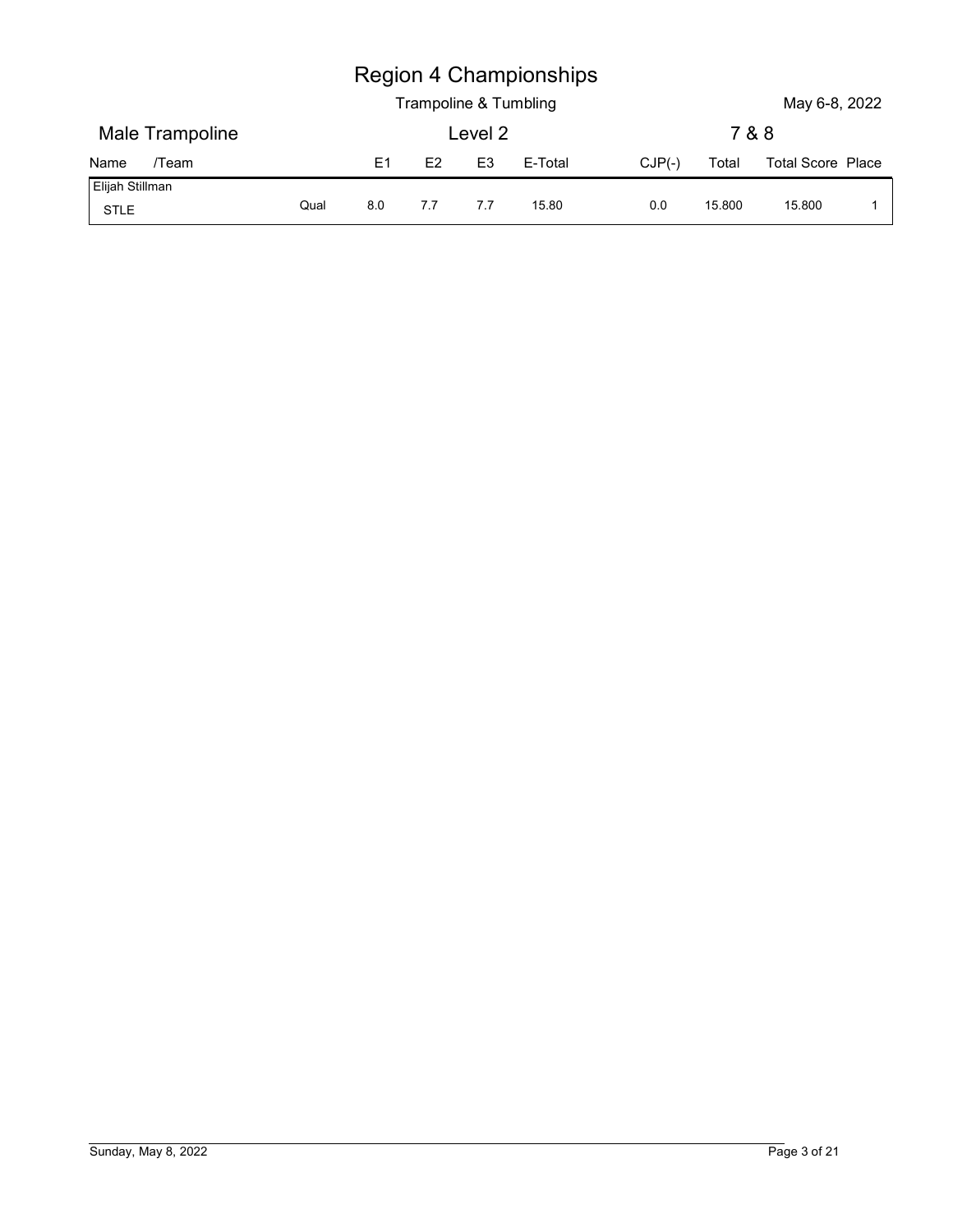|                              |      |                |     | Trampoline & Tumbling | <b>Region 4 Championships</b> |          |        | May 6-8, 2022     |                |
|------------------------------|------|----------------|-----|-----------------------|-------------------------------|----------|--------|-------------------|----------------|
| Male Trampoline              |      |                |     | Level 2               |                               |          | 9 & 10 |                   |                |
| /Team                        |      | E <sub>1</sub> | E2  | E <sub>3</sub>        | E-Total                       | $CJP(-)$ | Total  | Total Score Place |                |
| Name<br>Carter Ekena<br>FOND | Qual | $7.9$          | 8.1 | 8.1                   | 16.13                         | 0.0      | 16.133 | 16.133            | $\overline{1}$ |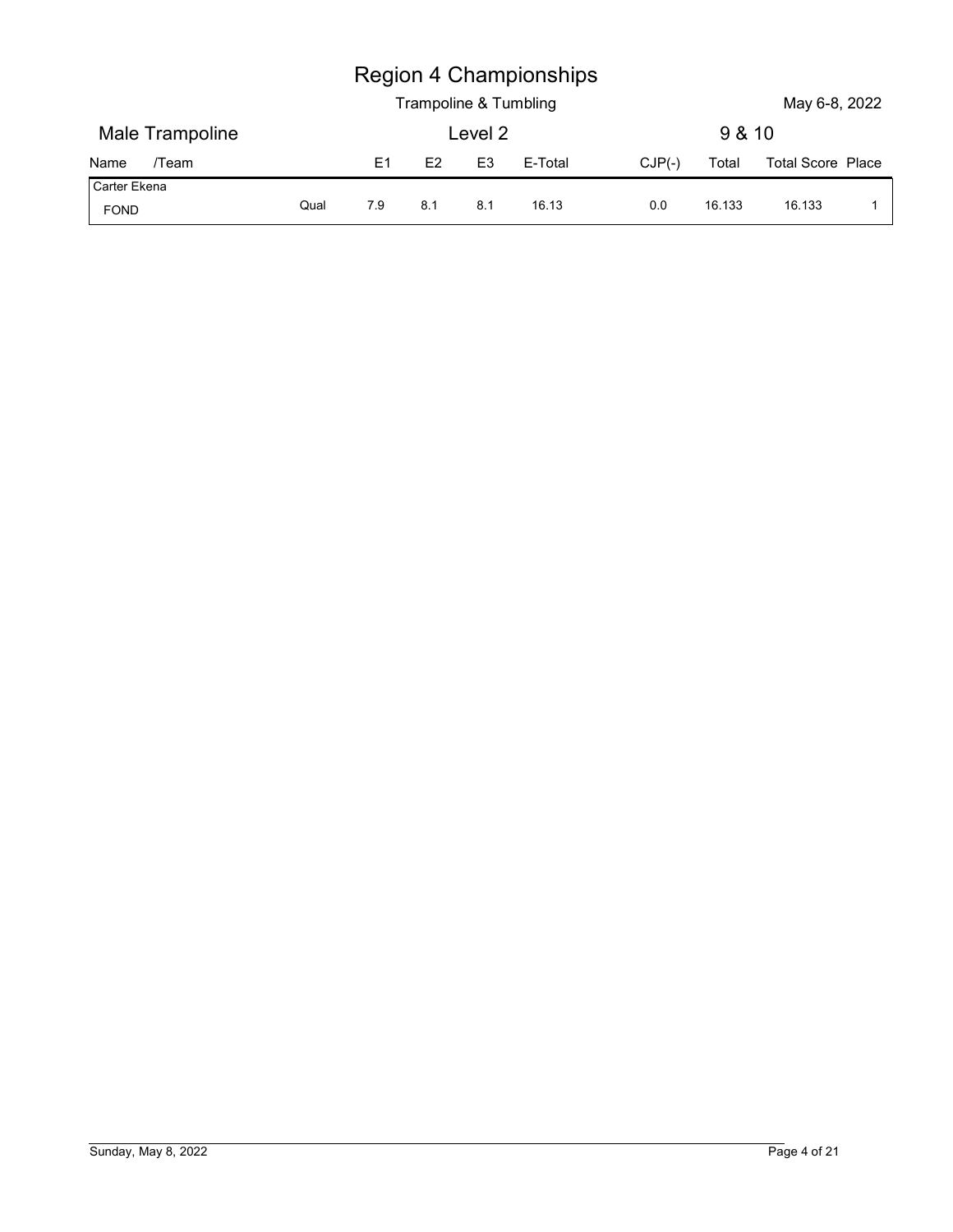|                         |      |                |                |                | <b>Region 4 Championships</b><br>Trampoline & Tumbling |          |           | May 6-8, 2022            |             |
|-------------------------|------|----------------|----------------|----------------|--------------------------------------------------------|----------|-----------|--------------------------|-------------|
| Male Trampoline         |      |                |                | Level 2        |                                                        |          | 15 & Over |                          |             |
| /Team<br>Name           |      | E <sub>1</sub> | E <sub>2</sub> | E <sub>3</sub> | E-Total                                                | $CJP(-)$ | Total     | <b>Total Score Place</b> |             |
| Gavyn Vieth<br>KansasCi | Qual | 7.3            | 7.2            | 7.2            | 14.67                                                  | $0.0\,$  | 14.667    | 14.667                   | $\mathbf 1$ |
|                         |      |                |                |                |                                                        |          |           |                          |             |
|                         |      |                |                |                |                                                        |          |           |                          |             |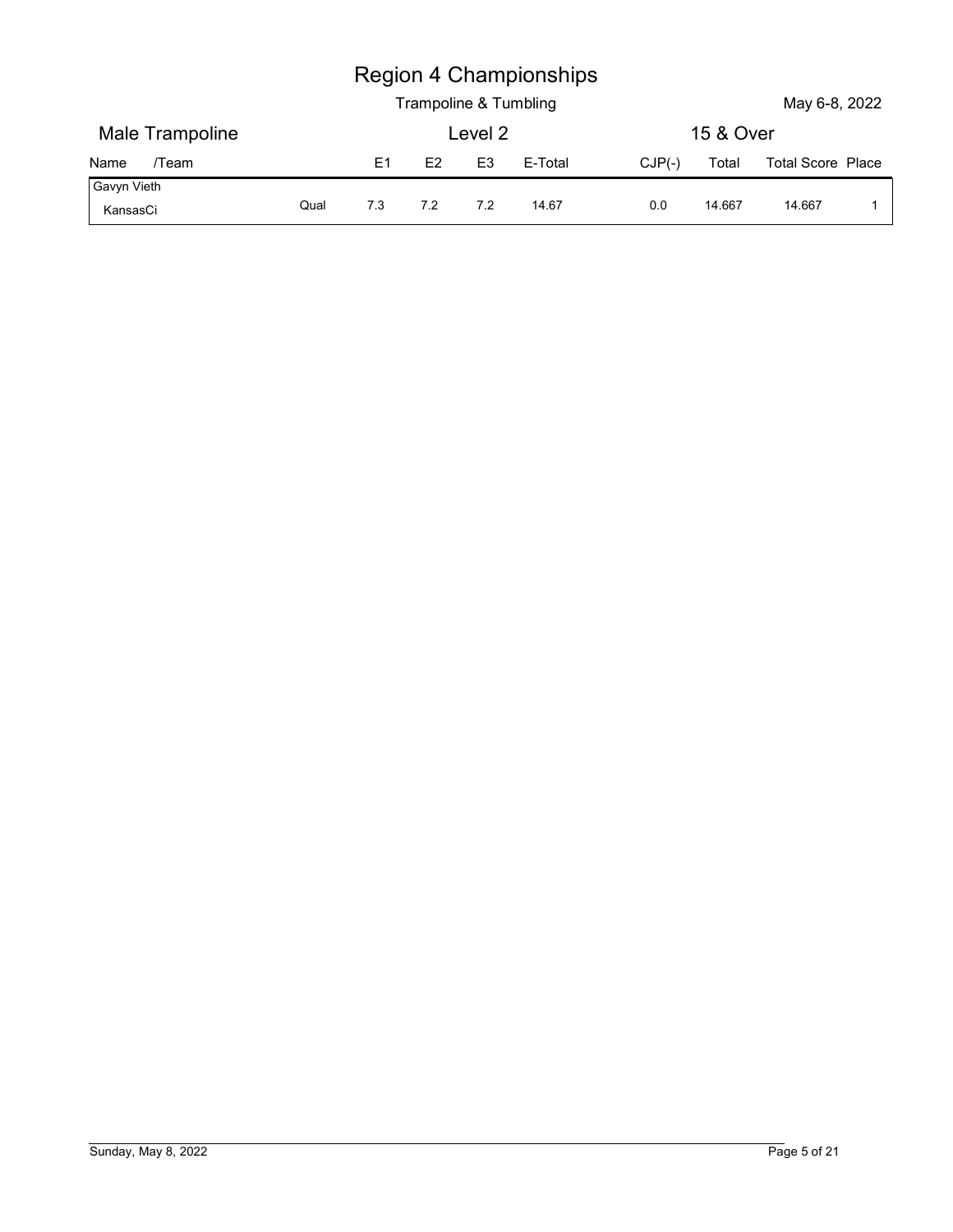|                      |      |                |                       |                | <b>Region 4 Championships</b> |          |        |                   |              |
|----------------------|------|----------------|-----------------------|----------------|-------------------------------|----------|--------|-------------------|--------------|
|                      |      |                | Trampoline & Tumbling |                |                               |          |        | May 6-8, 2022     |              |
| Male Trampoline      |      |                |                       | Level 3        |                               |          | 7 & 8  |                   |              |
| /Team<br>Name        |      | E <sub>1</sub> | E2                    | E <sub>3</sub> | E-Total                       | $CJP(-)$ | Total  | Total Score Place |              |
| <b>Cruz Martinez</b> | Qual | 5.7            | 5.9                   | 5.9            | 11.87                         | 0.0      | 11.867 | 11.867            | $\mathbf{1}$ |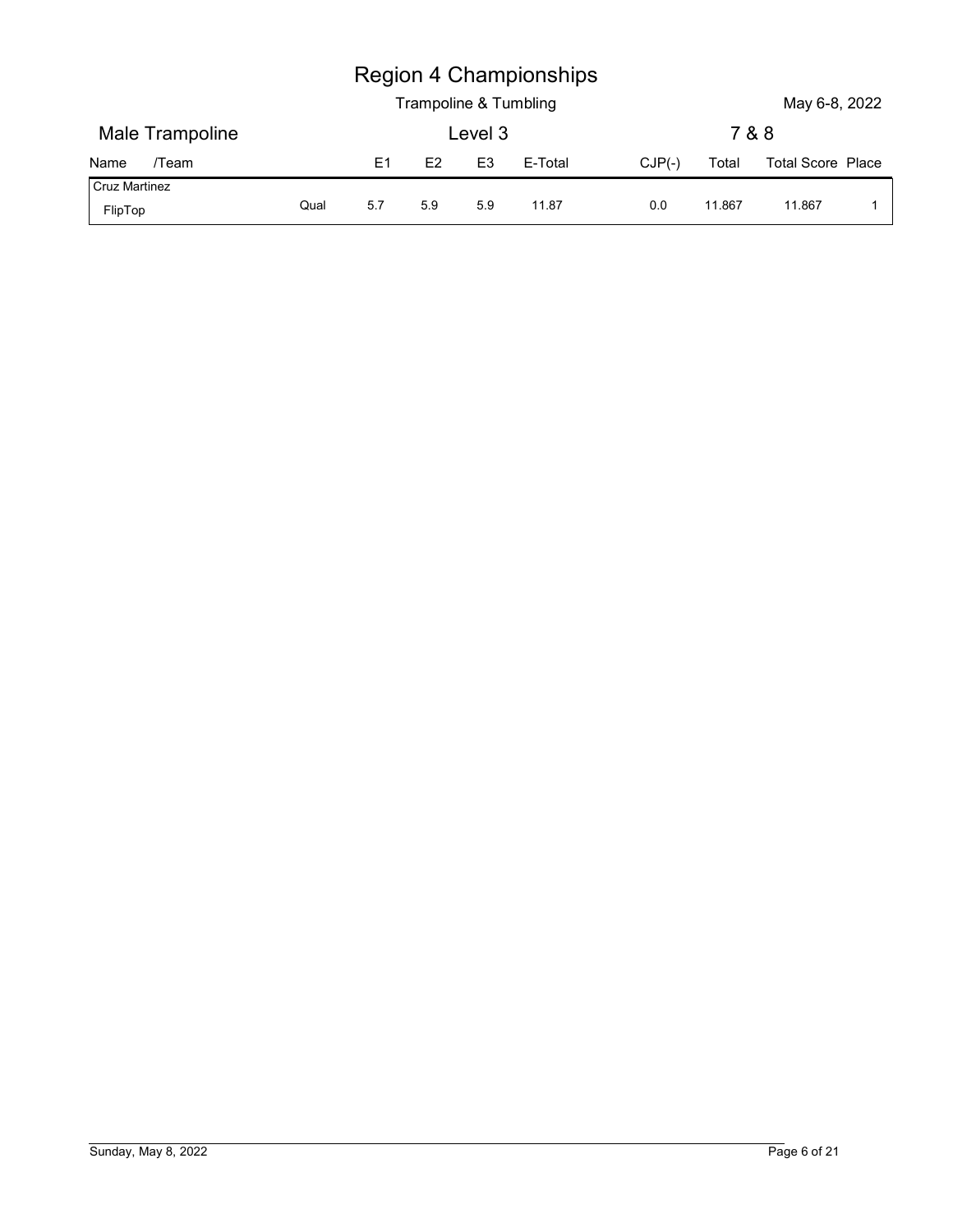| <b>Region 4 Championships</b> |  |
|-------------------------------|--|
|-------------------------------|--|

|                     |      |     |                       |                | <b>Region 4 Championships</b> |          |           |                   |              |
|---------------------|------|-----|-----------------------|----------------|-------------------------------|----------|-----------|-------------------|--------------|
|                     |      |     | Trampoline & Tumbling |                |                               |          |           | May 6-8, 2022     |              |
| Male Trampoline     |      |     |                       | Level 4        |                               |          | 6 & Under |                   |              |
| /Team<br>Name       |      | E1  | E2                    | E <sub>3</sub> | E-Total                       | $CJP(-)$ | Total     | Total Score Place |              |
| <b>Thomas Creal</b> | Qual | 7.4 | 7.7                   | 7.7            | 14.93                         | 0.0      | 14.933    | 14.933            | $\mathbf{1}$ |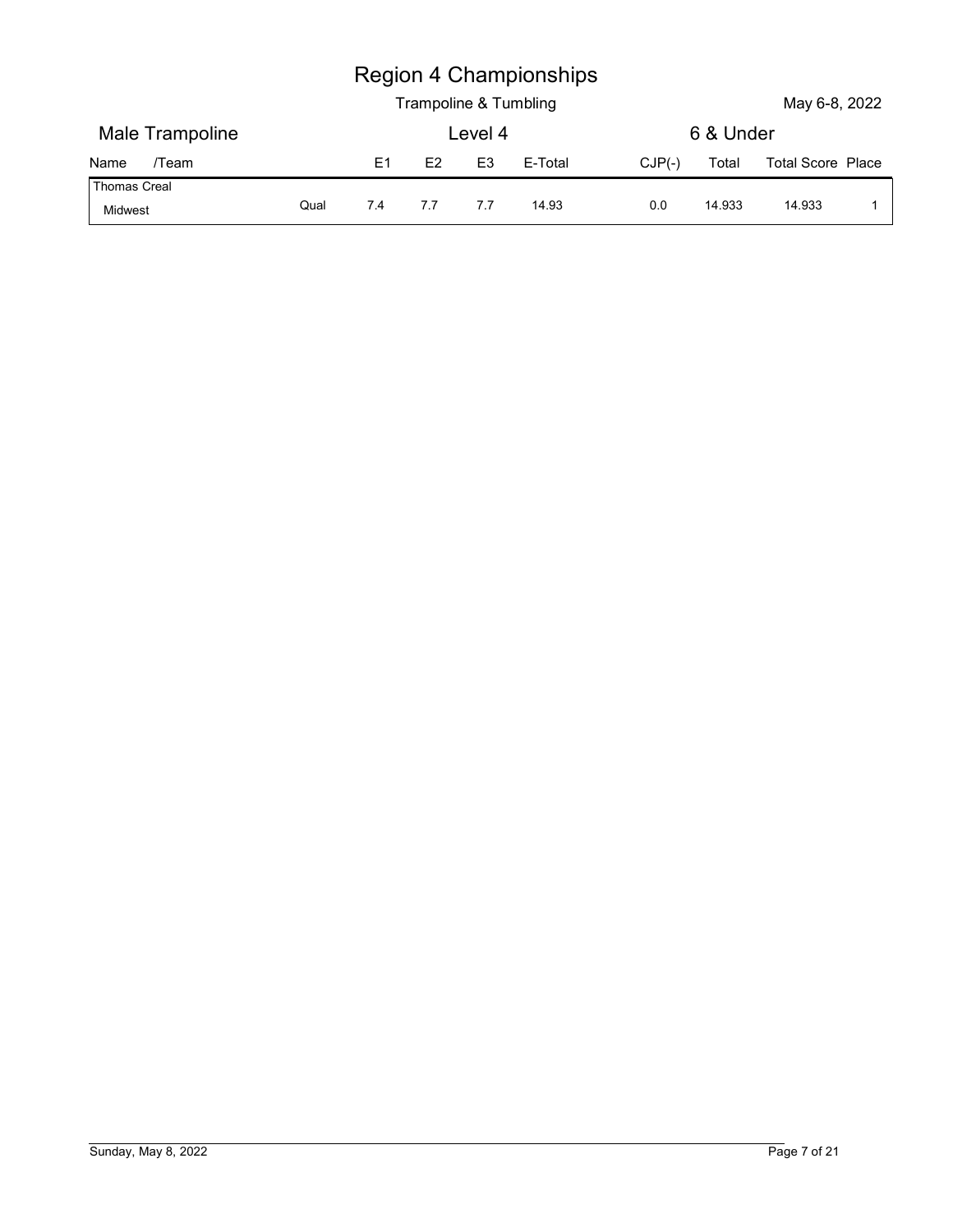|                               |      |                | Trampoline & Tumbling |                | <b>Region 4 Championships</b> |          |        | May 6-8, 2022     |              |
|-------------------------------|------|----------------|-----------------------|----------------|-------------------------------|----------|--------|-------------------|--------------|
| Male Trampoline               |      |                |                       | Level 4        |                               |          | 7 & 8  |                   |              |
| /Team                         |      | E <sub>1</sub> | E2                    | E <sub>3</sub> | E-Total                       | $CJP(-)$ | Total  | Total Score Place |              |
| Name<br>Omar Elkhateeb<br>IKG | Qual | 8.5            | 8.0                   | 8.0            | 16.53                         | 0.0      | 16.533 | 16.533            | $\mathbf{1}$ |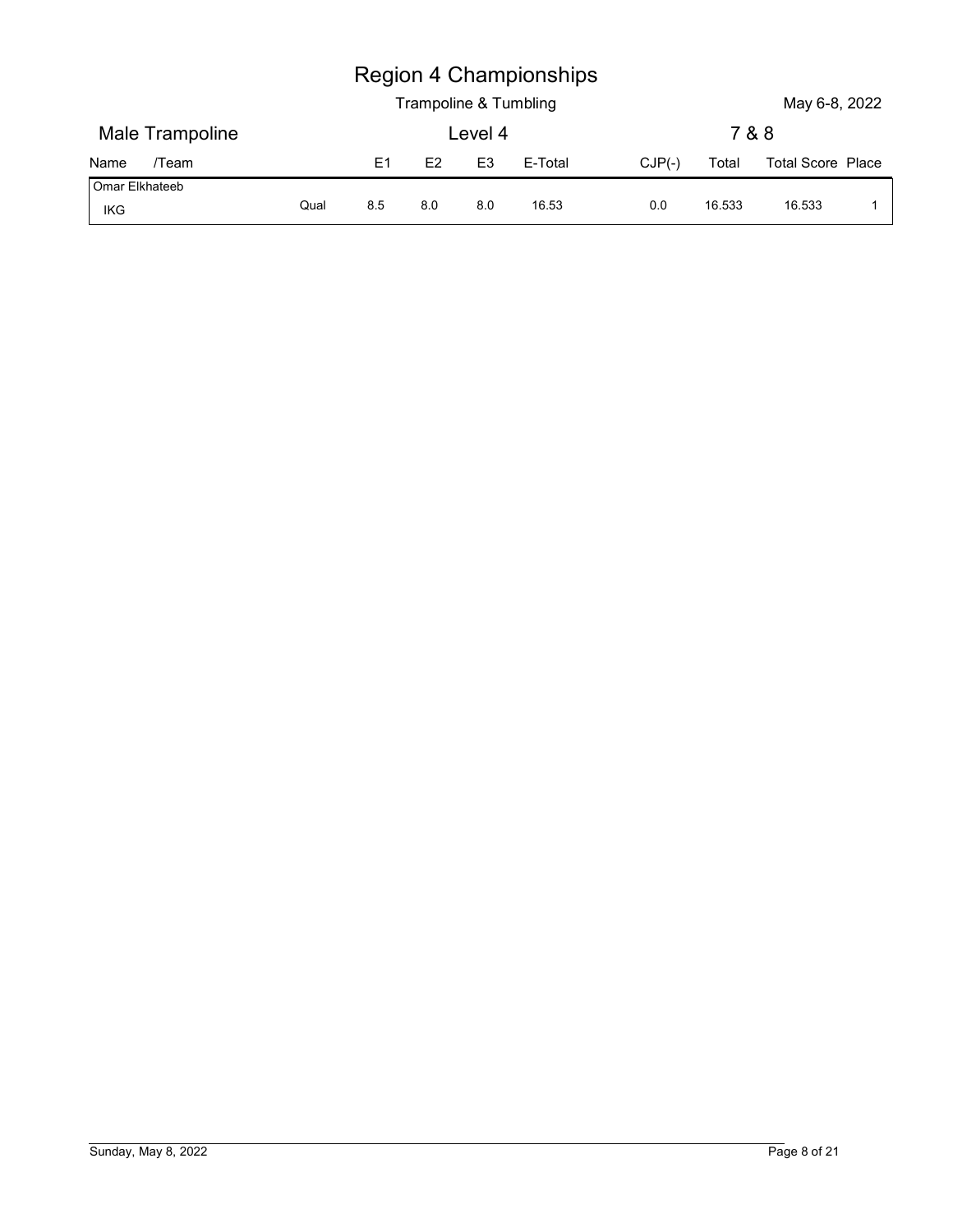|                       |      |     |     |                | <b>Region 4 Championships</b> |          |        |                          |                |
|-----------------------|------|-----|-----|----------------|-------------------------------|----------|--------|--------------------------|----------------|
|                       |      |     |     |                |                               |          |        |                          |                |
|                       |      |     |     |                | Trampoline & Tumbling         |          |        | May 6-8, 2022            |                |
| Male Trampoline       |      |     |     | Level 4        |                               |          | 9 & 10 |                          |                |
| /Team<br>Name         |      | E1  | E2  | E <sub>3</sub> | E-Total                       | $CJP(-)$ | Total  | <b>Total Score Place</b> |                |
| Owen Weber<br>Helix   | Qual | 7.4 | 7.3 | 7.3            | 14.93                         | 0.0      | 14.933 | 14.933                   | $\overline{1}$ |
| Dante Maggi<br>DeVeau | Qual | 7.5 | 7.1 | 7.1            | 14.73                         | $0.0\,$  | 14.733 | 14.733                   | $\overline{2}$ |
| <b>Brian Wozniak</b>  | Qual | 6.9 | 7.0 | 7.0            | 14.00                         | 0.0      | 14.000 | 14.000                   | $\mathbf{3}$   |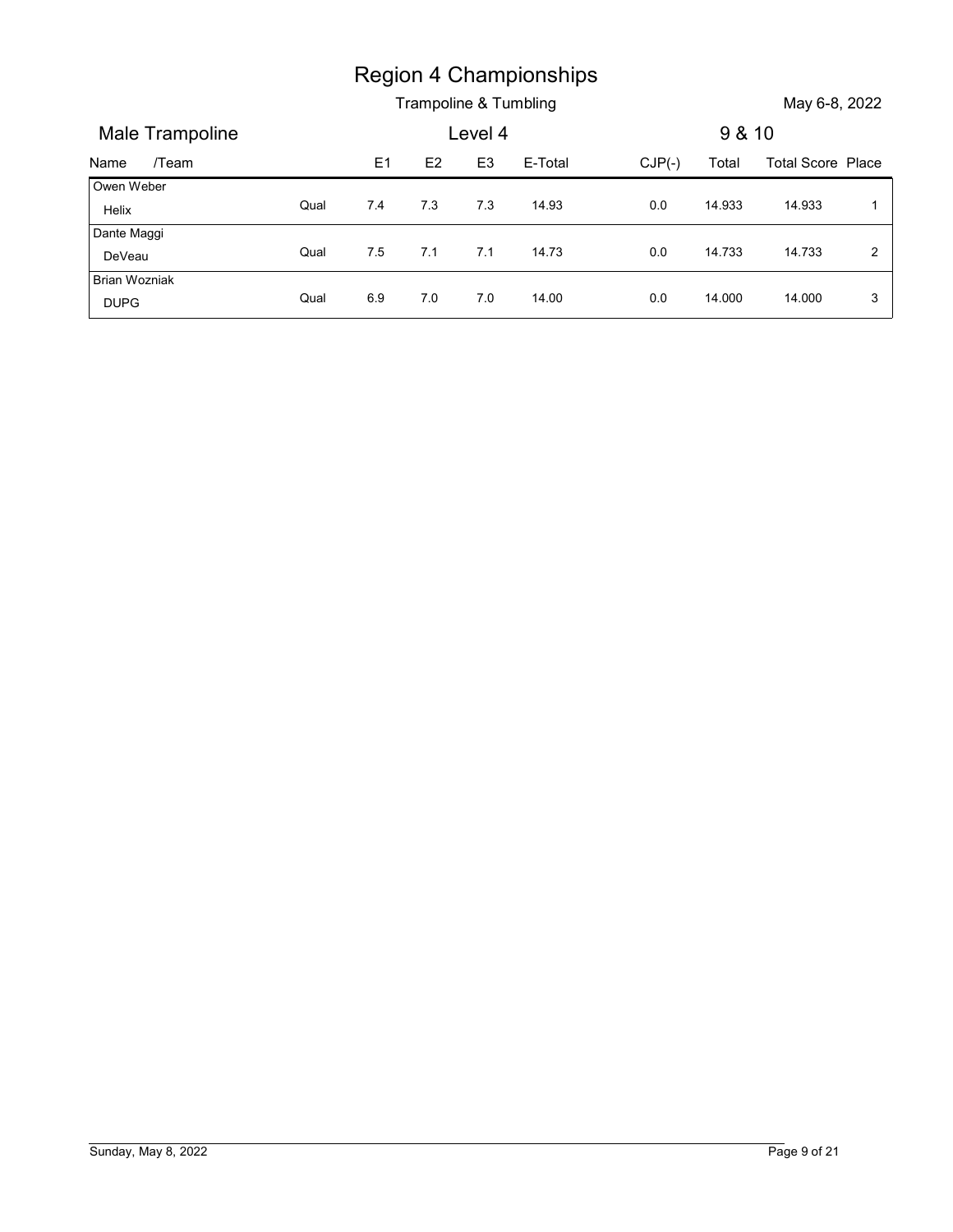|                                  |      |         |     |                           | <b>Region 4 Championships</b> |          |                  |                          |                |
|----------------------------------|------|---------|-----|---------------------------|-------------------------------|----------|------------------|--------------------------|----------------|
|                                  |      |         |     |                           | Trampoline & Tumbling         |          |                  | May 6-8, 2022            |                |
| Male Trampoline<br>/Team<br>Name |      | E1      | E2  | Level 4<br>E <sub>3</sub> | E-Total                       | $CJP(-)$ | 11 & 12<br>Total | <b>Total Score Place</b> |                |
| Silas Wike                       |      |         |     |                           |                               |          |                  |                          | $\overline{1}$ |
| FOND                             | Qual | $7.6\,$ | 7.6 | 7.6                       | 15.40                         | 0.0      | 15.400           | 15.400                   |                |
| Darwin Volby-Flor<br><b>TCT</b>  | Qual | $7.0\,$ | 7.1 | 7.1                       | 14.40                         | 0.0      | 14.400           | 14.400                   | $\overline{2}$ |
| Marco Garavito                   | Qual | 6.9     | 7.1 | 7.1                       | 14.27                         | 0.0      | 14.267           | 14.267                   | 3              |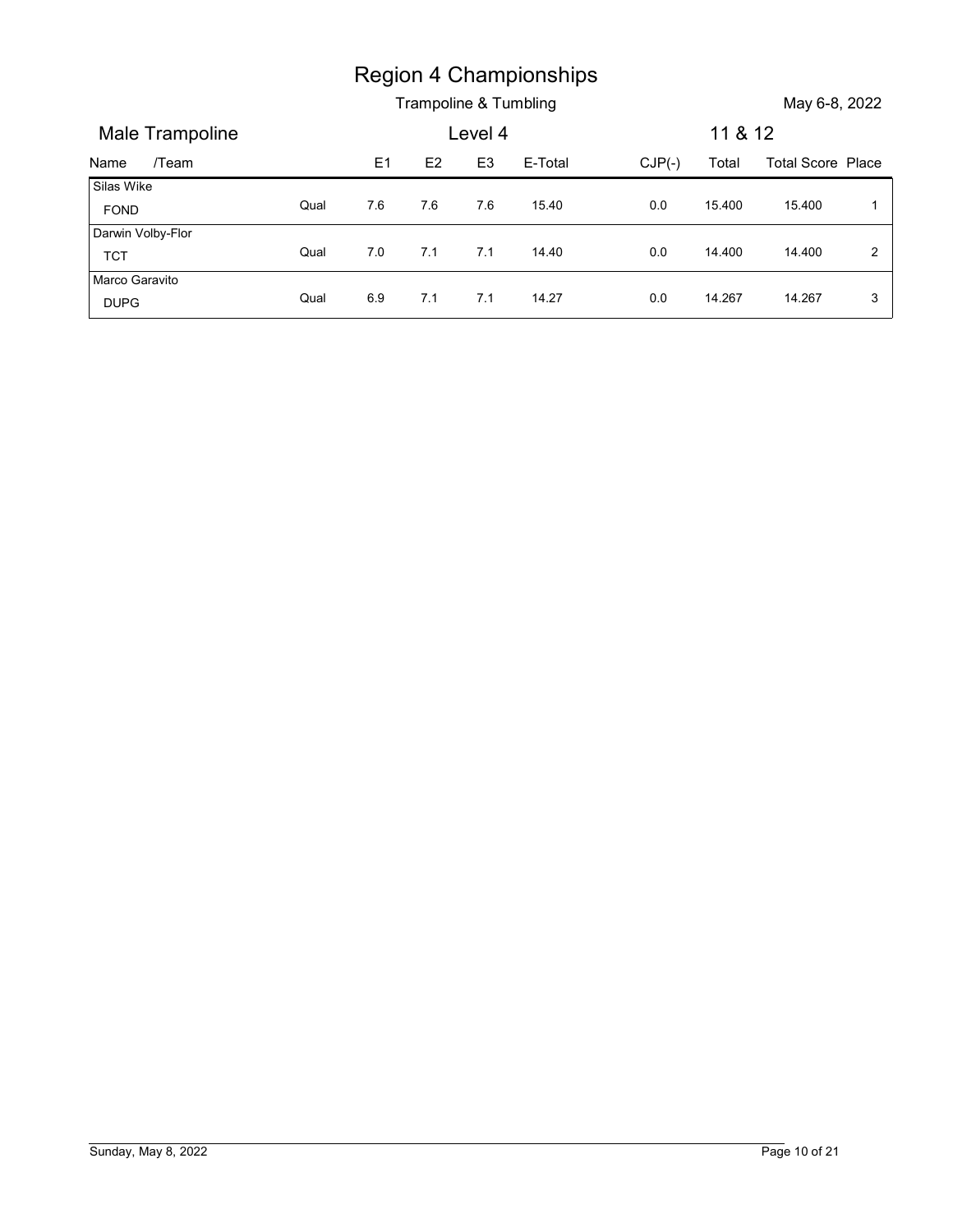|                   |      |                |     |                | <b>Region 4 Championships</b><br>Trampoline & Tumbling |     |                   | May 6-8, 2022     |
|-------------------|------|----------------|-----|----------------|--------------------------------------------------------|-----|-------------------|-------------------|
| Male Trampoline   |      |                |     | Level 5        |                                                        |     | 8 & Under         |                   |
| /Team<br>Name     |      | E <sub>1</sub> | E2  | E <sub>3</sub> | E-Total                                                |     | $CJP(-)$<br>Total | Total Score Place |
| Dewane Caffey     |      |                |     |                |                                                        |     |                   |                   |
| IKG<br>Erik Davis | Qual | 8.7            | 8.5 | 8.5            | 17.20                                                  | 0.0 | 17.200            | 17.200            |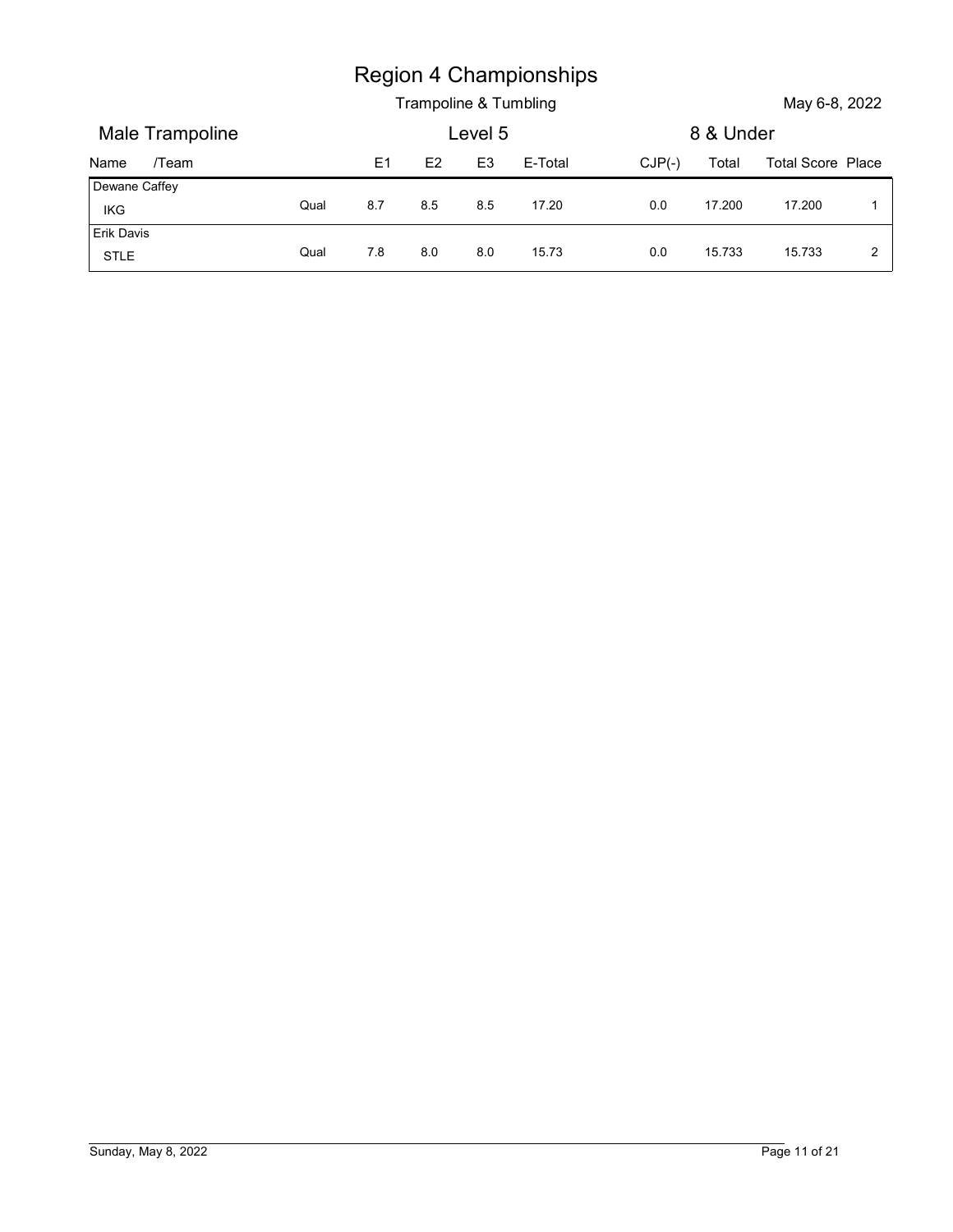|                      |      |     |     |                | <b>Region 4 Championships</b> |          |        |                          |                |
|----------------------|------|-----|-----|----------------|-------------------------------|----------|--------|--------------------------|----------------|
|                      |      |     |     |                | Trampoline & Tumbling         |          |        | May 6-8, 2022            |                |
| Male Trampoline      |      |     |     | Level 5        |                               |          | 9 & 10 |                          |                |
| /Team<br>Name        |      | E1  | E2  | E <sub>3</sub> | E-Total                       | $CJP(-)$ | Total  | <b>Total Score Place</b> |                |
| Colton Lavell        |      |     |     |                |                               |          |        |                          |                |
| IKG                  | Qual | 7.8 | 7.8 | 7.8            | 15.87                         | 0.0      | 15.867 | 15.867                   | $\mathbf{1}$   |
| Gavin Kawiecki       |      |     |     |                |                               |          |        |                          |                |
| DeVeau               | Qual | 7.7 | 8.1 | 8.1            | 15.73                         | 0.0      | 15.733 | 15.733                   | $\overline{2}$ |
|                      |      |     |     | 7.9            | 15.47                         | 0.0      | 15.467 | 15.467                   | $\mathfrak{S}$ |
| Finn Schultz         |      |     |     |                |                               |          |        |                          |                |
| FOND                 | Qual | 7.8 | 7.9 |                |                               |          |        |                          |                |
| Freddie Wanat        | Qual | 7.5 | 7.9 | 7.9            | 15.47                         | 0.0      | 15.467 | 15.467                   | $\mathfrak{S}$ |
| ESCX<br>Connor Janes |      |     |     |                |                               |          |        |                          |                |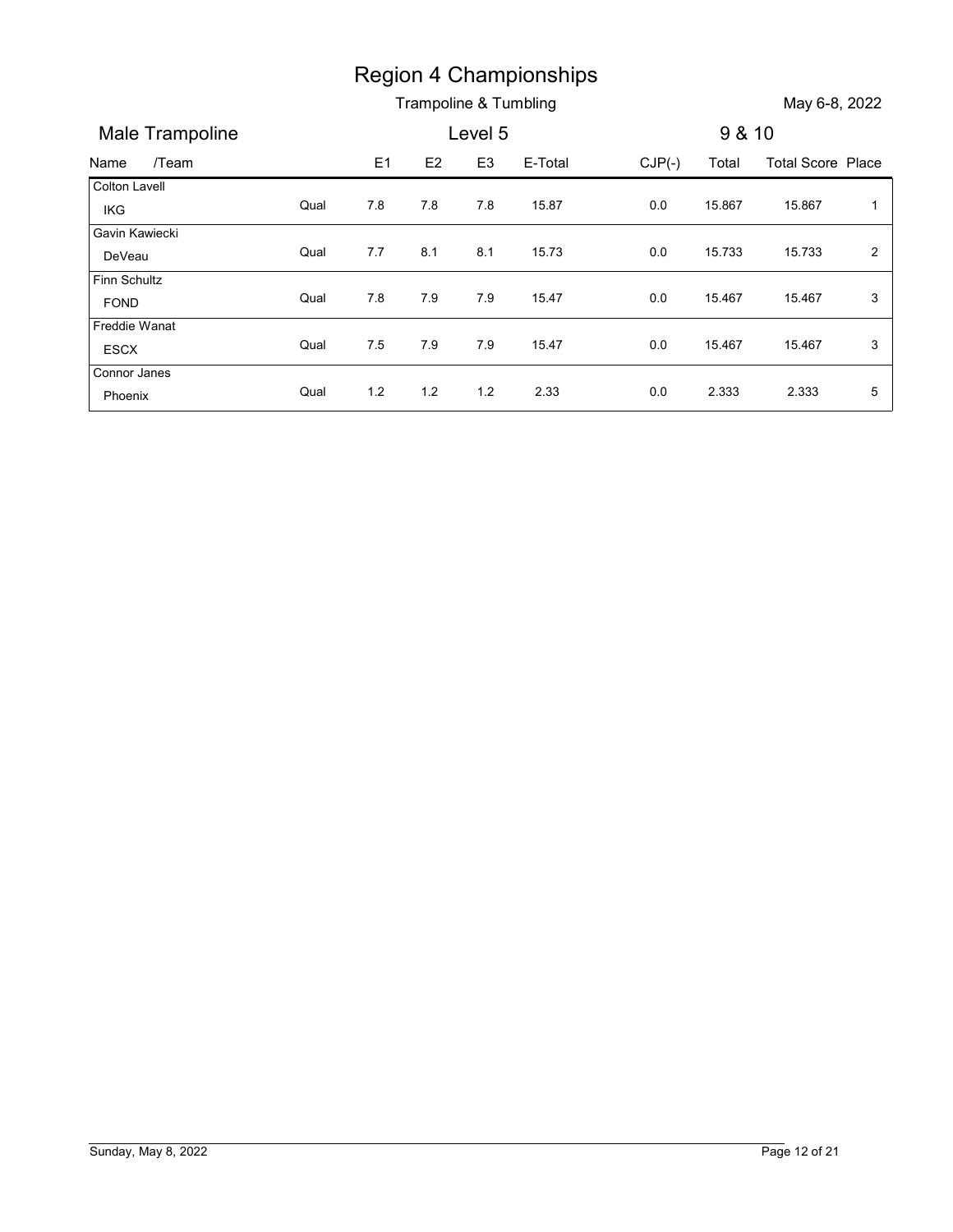|                                      |      |       |         |                | <b>Region 4 Championships</b> |          |         |                          |                         |
|--------------------------------------|------|-------|---------|----------------|-------------------------------|----------|---------|--------------------------|-------------------------|
|                                      |      |       |         |                | Trampoline & Tumbling         |          |         | May 6-8, 2022            |                         |
| Male Trampoline                      |      |       |         | Level 5        |                               |          | 11 & 12 |                          |                         |
| /Team<br>Name                        |      | E1    | E2      | E <sub>3</sub> | E-Total                       | $CJP(-)$ | Total   | <b>Total Score Place</b> |                         |
| Will Pusateri                        |      |       |         |                |                               |          |         |                          |                         |
| Integrit                             | Qual | 9.1   | 9.3     | 9.3            | 18.20                         | 0.0      | 18.200  | 18.200                   | $\mathbf{1}$            |
| Liam McGill                          | Qual | 8.3   | 8.7     | 8.7            | 17.00                         | 0.0      | 17.000  | 17.000                   | $\overline{\mathbf{c}}$ |
| <b>FOND</b><br><b>Brody Buescher</b> |      |       |         |                |                               |          |         |                          |                         |
| <b>FOND</b>                          | Qual | 8.3   | 8.4     | 8.4            | 16.67                         | 0.0      | 16.667  | 16.667                   | 3                       |
| Ben Gebner                           |      |       |         |                |                               |          |         |                          |                         |
| <b>DUPG</b>                          | Qual | 8.1   | 7.9     | 7.9            | 16.00                         | 0.0      | 16.000  | 16.000                   | 4                       |
| Wesley Johnson                       |      |       |         |                |                               |          |         |                          |                         |
| <b>TCT</b>                           | Qual | 7.7   | 7.9     | 7.9            | 15.67                         | 0.0      | 15.667  | 15.667                   | 5                       |
| Noah Abebe                           |      |       |         |                |                               |          |         |                          |                         |
| DeVeau                               | Qual | 7.4   | 7.3     | 7.3            | 15.00                         | 0.0      | 15.000  | 15.000                   | 6                       |
| Aiden Heiting                        | Qual | $7.1$ | 7.2     | 7.2            | 14.47                         | $0.0\,$  | 14.467  | 14.467                   | $\overline{7}$          |
| LGA                                  |      |       |         |                |                               |          |         |                          |                         |
|                                      |      | 6.3   | $6.8\,$ | 6.8            | 13.27                         | $0.0\,$  | 13.267  | 13.267                   | $\bf 8$                 |
| Logan Mentzel<br>MandM               | Qual |       |         |                |                               |          |         |                          |                         |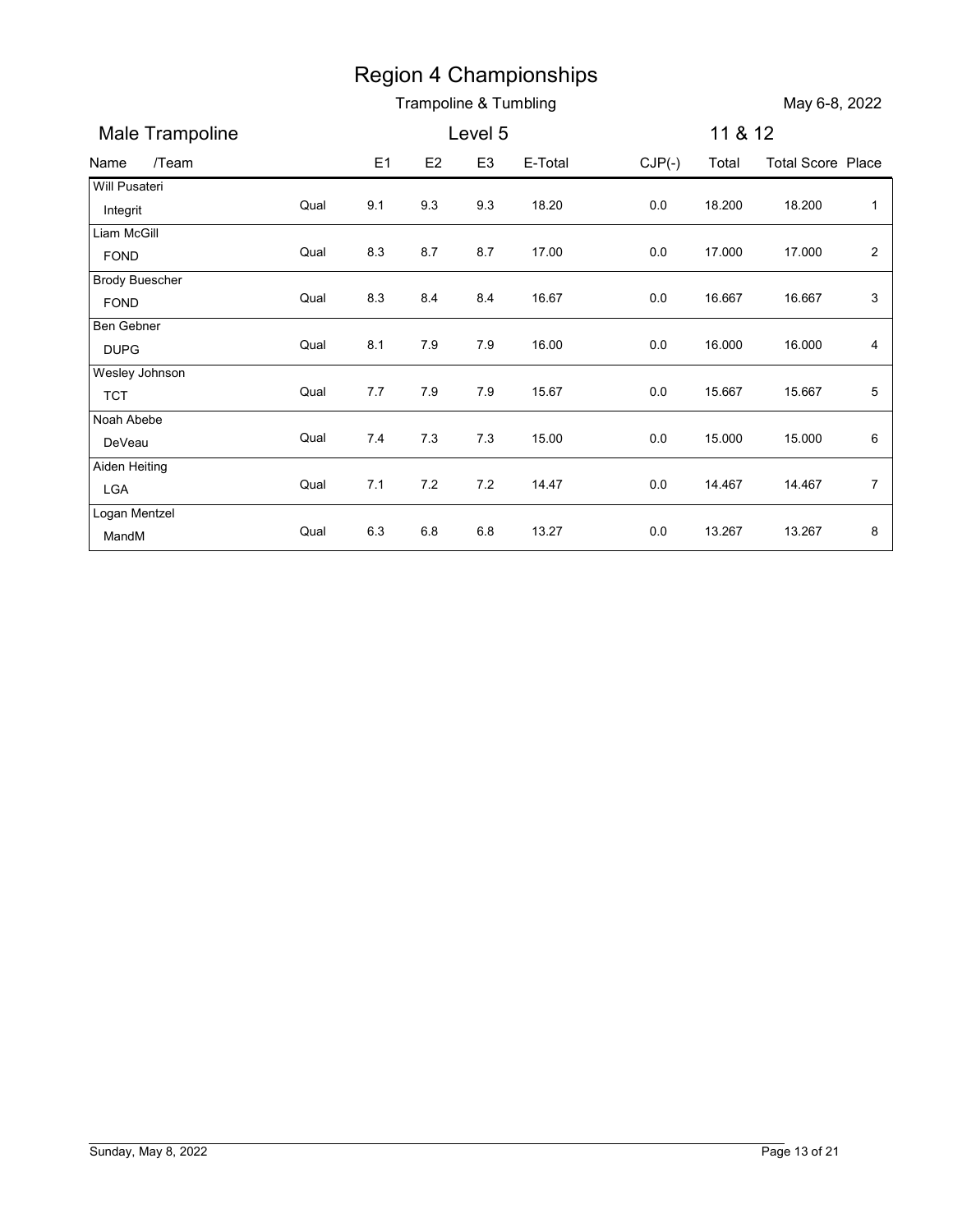|                                  |      |     |     |                | <b>Region 4 Championships</b> |          |         |                          |                |
|----------------------------------|------|-----|-----|----------------|-------------------------------|----------|---------|--------------------------|----------------|
|                                  |      |     |     | Level 5        | Trampoline & Tumbling         |          | 13 & 14 | May 6-8, 2022            |                |
| Male Trampoline<br>/Team<br>Name |      | E1  | E2  | E <sub>3</sub> | E-Total                       | $CJP(-)$ | Total   | <b>Total Score Place</b> |                |
| Liam Kenyon                      | Qual | 7.9 | 7.9 | 7.9            | 15.80                         | 0.0      | 15.800  | 15.800                   | $\mathbf 1$    |
| DeVeau<br>Erick Hedlund          |      |     |     |                |                               |          |         |                          |                |
| DeVeau                           | Qual | 7.7 | 7.8 | 7.8            | 15.20                         | $0.0\,$  | 15.200  | 15.200                   | $\overline{2}$ |
| Diego Venegas                    | Qual | 7.3 | 7.4 | 7.4            | 14.73                         | 0.0      | 14.733  | 14.733                   | 3              |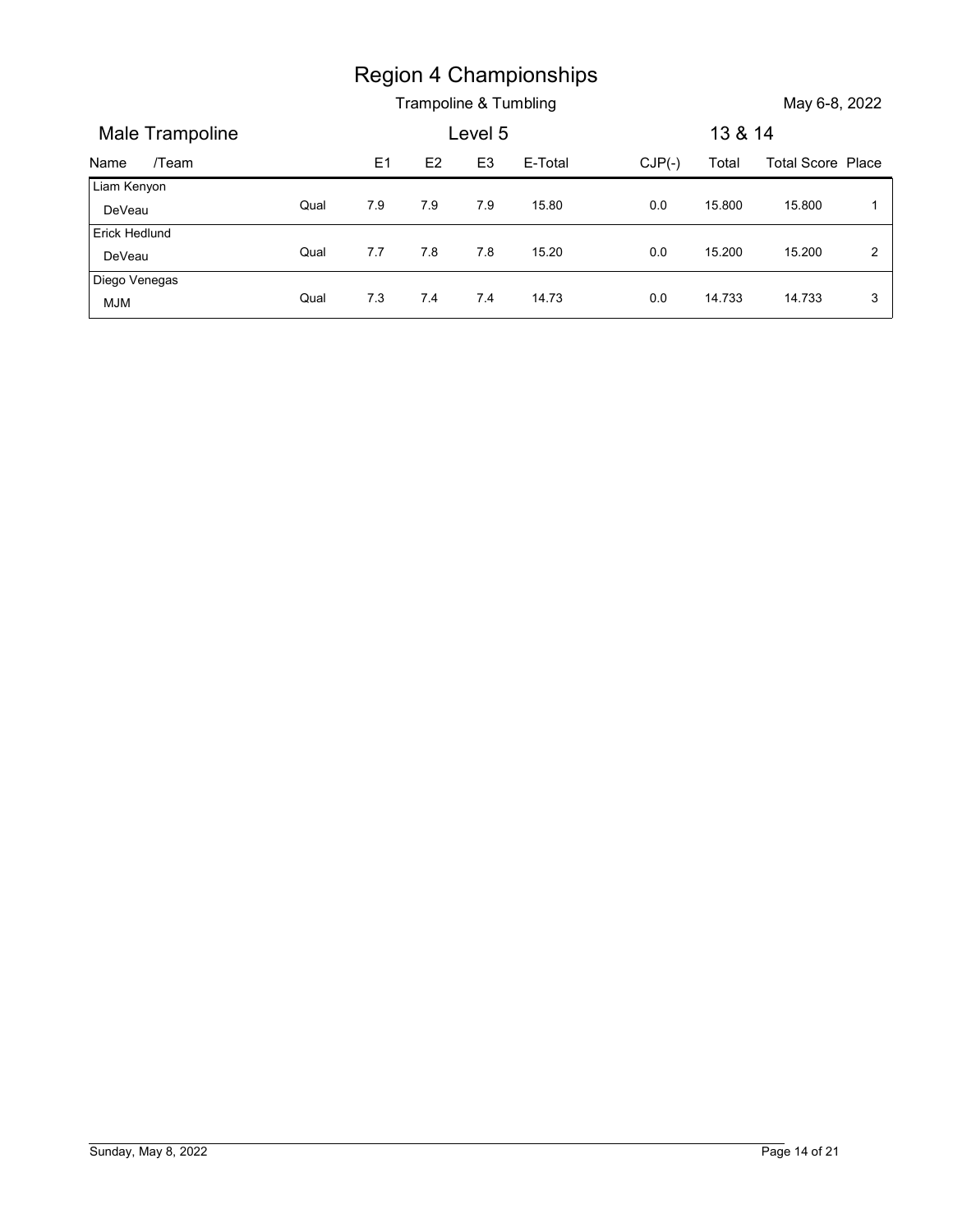| <b>Region 4 Championships</b> |  |
|-------------------------------|--|
|-------------------------------|--|

|                 |      |     |                       |                | <b>Region 4 Championships</b> |          |           |                   |              |
|-----------------|------|-----|-----------------------|----------------|-------------------------------|----------|-----------|-------------------|--------------|
|                 |      |     | Trampoline & Tumbling |                |                               |          |           | May 6-8, 2022     |              |
| Male Trampoline |      |     |                       | Level 5        |                               |          | 15 & Over |                   |              |
| /Team<br>Name   |      | E1  | E2                    | E <sub>3</sub> | E-Total                       | $CJP(-)$ | Total     | Total Score Place |              |
| Raiden Engberg  | Qual | 6.5 | 6.8                   | 6.8            | 13.13                         | 0.0      | 13.133    | 13.133            | $\mathbf{1}$ |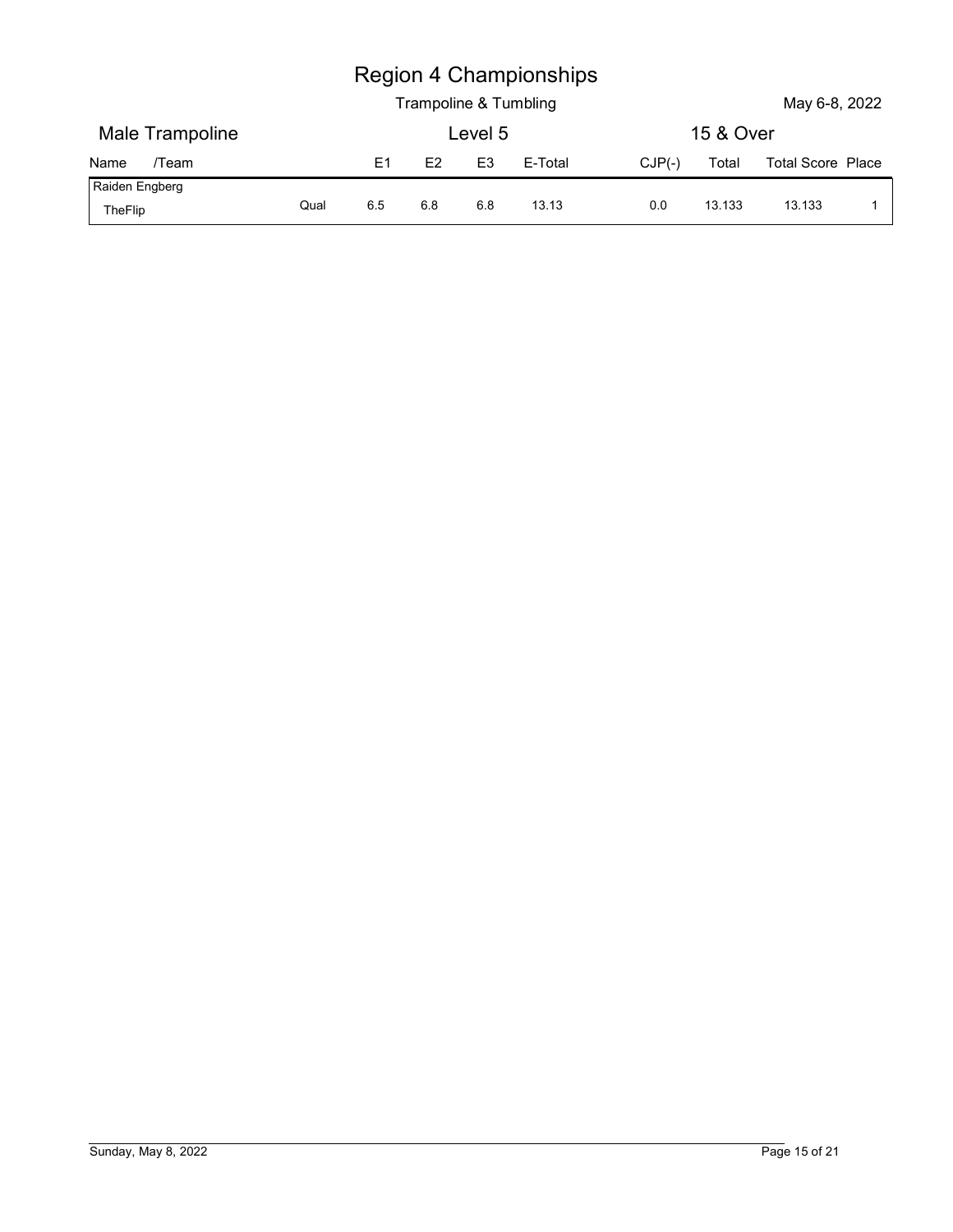|                                |      |     | Trampoline & Tumbling |                | <b>Region 4 Championships</b> |          |           | May 6-8, 2022            |                |
|--------------------------------|------|-----|-----------------------|----------------|-------------------------------|----------|-----------|--------------------------|----------------|
| Male Trampoline                |      |     |                       | Level 6        |                               |          | 8 & Under |                          |                |
| /Team<br>Name                  |      | E1  | E2                    | E <sub>3</sub> | E-Total                       | $CJP(-)$ | Total     | <b>Total Score Place</b> |                |
| Cayden VanSpankeren<br>TopStar | Qual | 7.5 | $7.8$                 | 7.8            | 15.13                         | $0.0\,$  | 15.133    | 15.133                   | $\mathbf{1}$   |
| Cruz Swickheimer               | Qual | 7.3 | 7.4                   | 7.4            | 14.47                         | 0.0      | 14.467    | 14.467                   | $\overline{2}$ |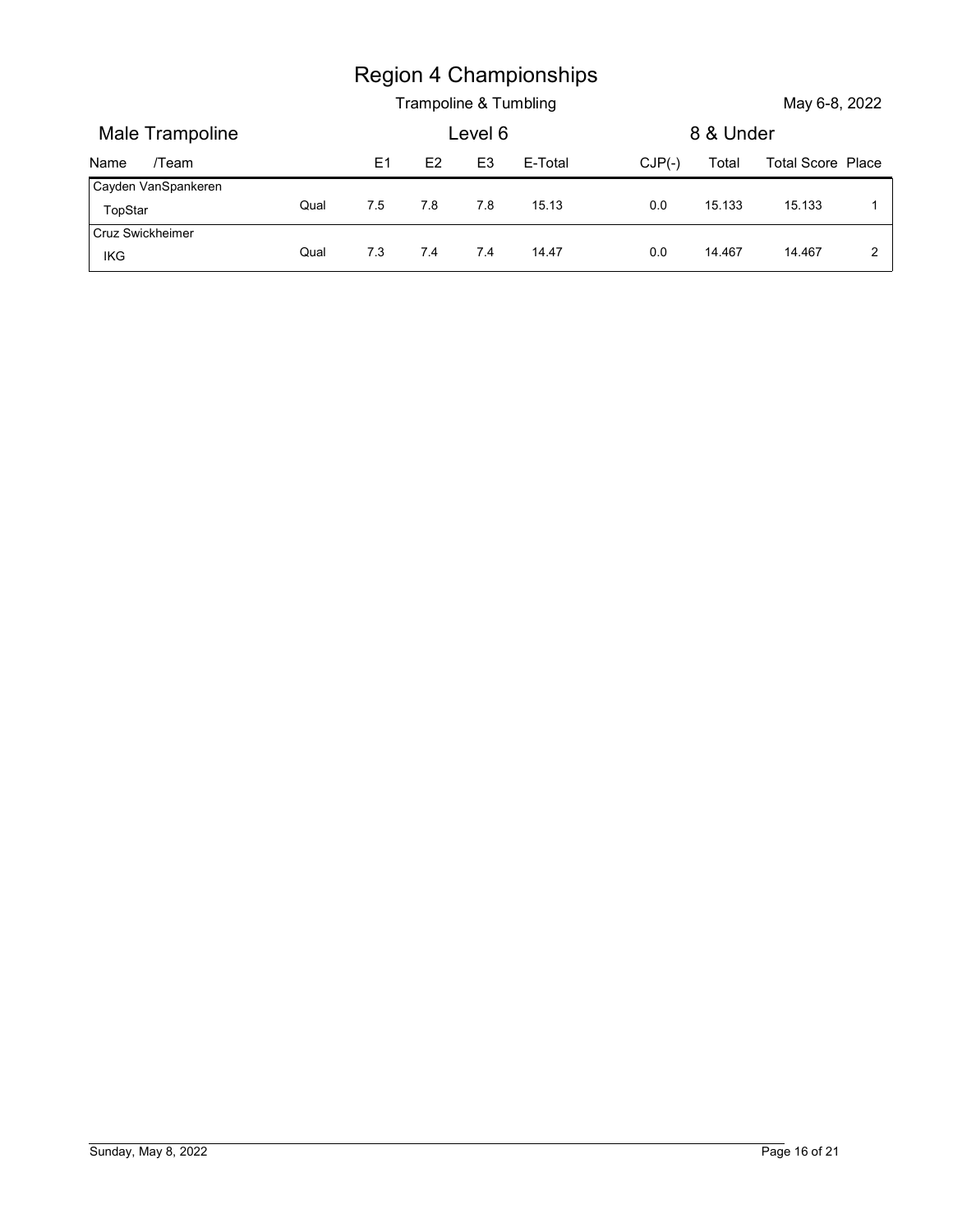|                           |      |     |                       |                | <b>Region 4 Championships</b> |          |         |                          |                |
|---------------------------|------|-----|-----------------------|----------------|-------------------------------|----------|---------|--------------------------|----------------|
|                           |      |     | Trampoline & Tumbling |                |                               |          |         | May 6-8, 2022            |                |
| Male Trampoline           |      |     |                       | Level 6        |                               |          | 11 & 12 |                          |                |
| /Team<br>Name             |      | E1  | E2                    | E <sub>3</sub> | E-Total                       | $CJP(-)$ | Total   | <b>Total Score Place</b> |                |
| Myles Jackson<br>DeVeau   | Qual | 7.2 | 7.2                   | 7.2            | 14.47                         | 0.0      | 14.467  | 14.467                   | $\overline{1}$ |
| Jackson Swanson           |      |     |                       |                |                               |          |         |                          |                |
| NSAG-WI<br>Landon Johnson | Qual | 6.6 | 6.9                   | 6.9            | 13.47                         | $0.0\,$  | 13.467  | 13.467                   | $\overline{2}$ |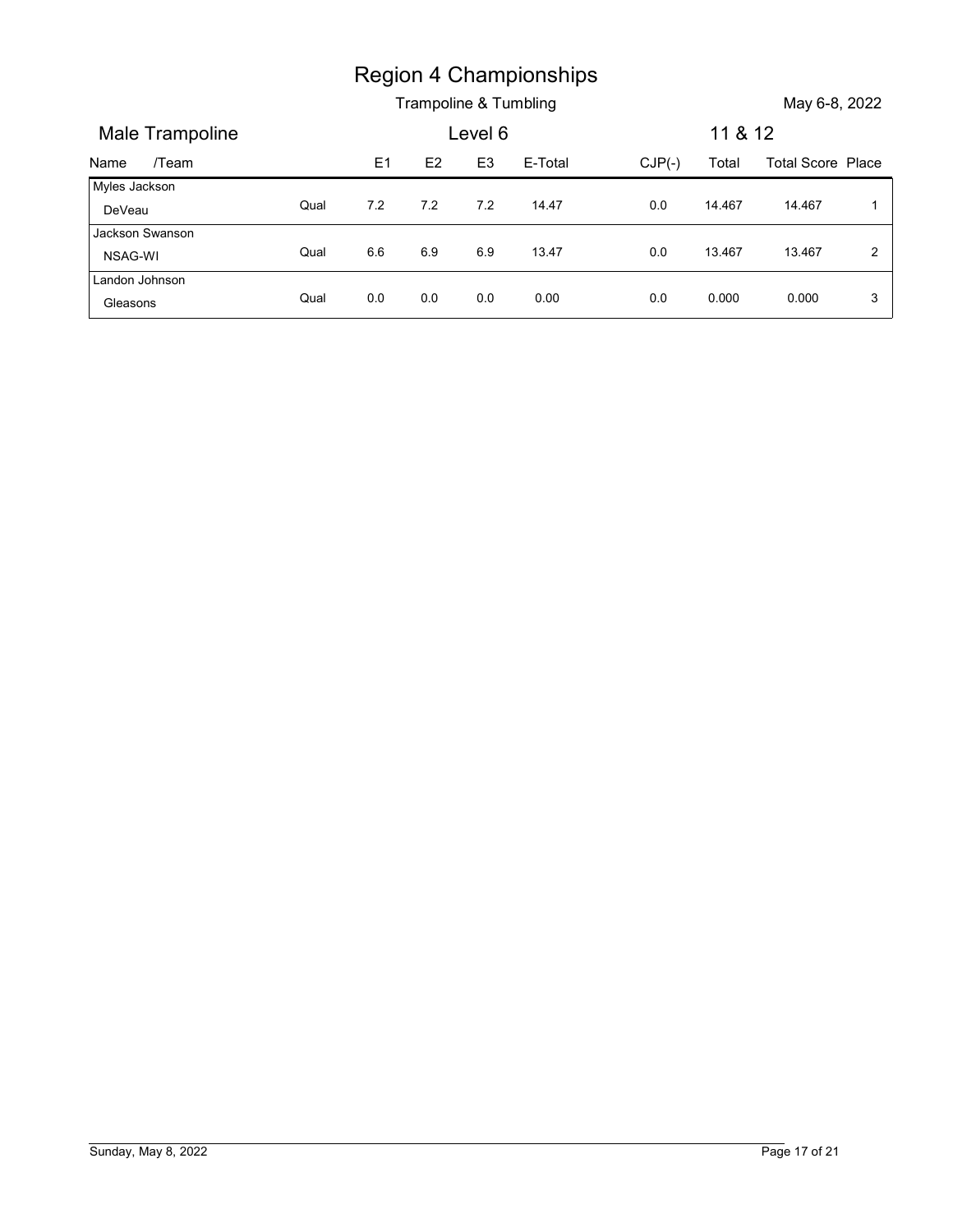|                             |      |                |                |                | <b>Region 4 Championships</b> |          |           |                          |             |
|-----------------------------|------|----------------|----------------|----------------|-------------------------------|----------|-----------|--------------------------|-------------|
|                             |      |                |                |                | Trampoline & Tumbling         |          |           | May 6-8, 2022            |             |
| Male Trampoline             |      |                |                | Level 6        |                               |          | 15 & Over |                          |             |
| /Team<br>Name               |      | E <sub>1</sub> | E <sub>2</sub> | E <sub>3</sub> | E-Total                       | $CJP(-)$ | Total     | <b>Total Score Place</b> |             |
| Josh Cestkowski<br>Gymfinit | Qual | 6.3            | 6.0            | 6.0            | 12.27                         | $0.0\,$  | 12.267    | 12.267                   | $\mathbf 1$ |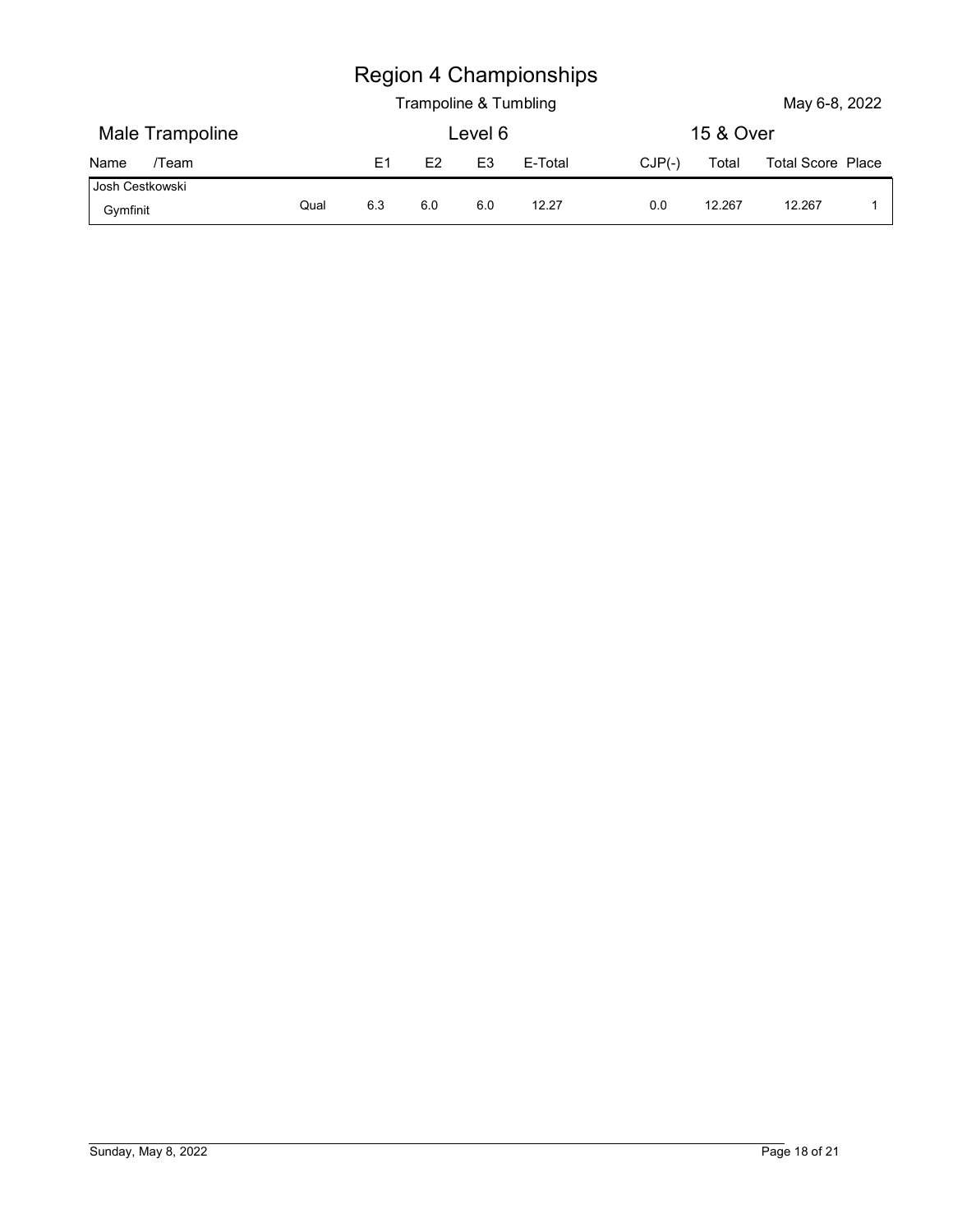| <b>Region 4 Championships</b> |  |
|-------------------------------|--|
|-------------------------------|--|

|                  |      |                | Trampoline & Tumbling |                | <b>Region 4 Championships</b> |          |           | May 6-8, 2022     |              |
|------------------|------|----------------|-----------------------|----------------|-------------------------------|----------|-----------|-------------------|--------------|
| Male Trampoline  |      |                |                       | Level 7        |                               |          | 8 & Under |                   |              |
| /Team<br>Name    |      | E <sub>1</sub> | E2                    | E <sub>3</sub> | E-Total                       | $CJP(-)$ | Total     | Total Score Place |              |
| Max Kent<br>ESCX | Qual | 6.5            | 6.9                   | 6.9            | 13.60                         | 0.0      | 13.600    | 13.600            | $\mathbf{1}$ |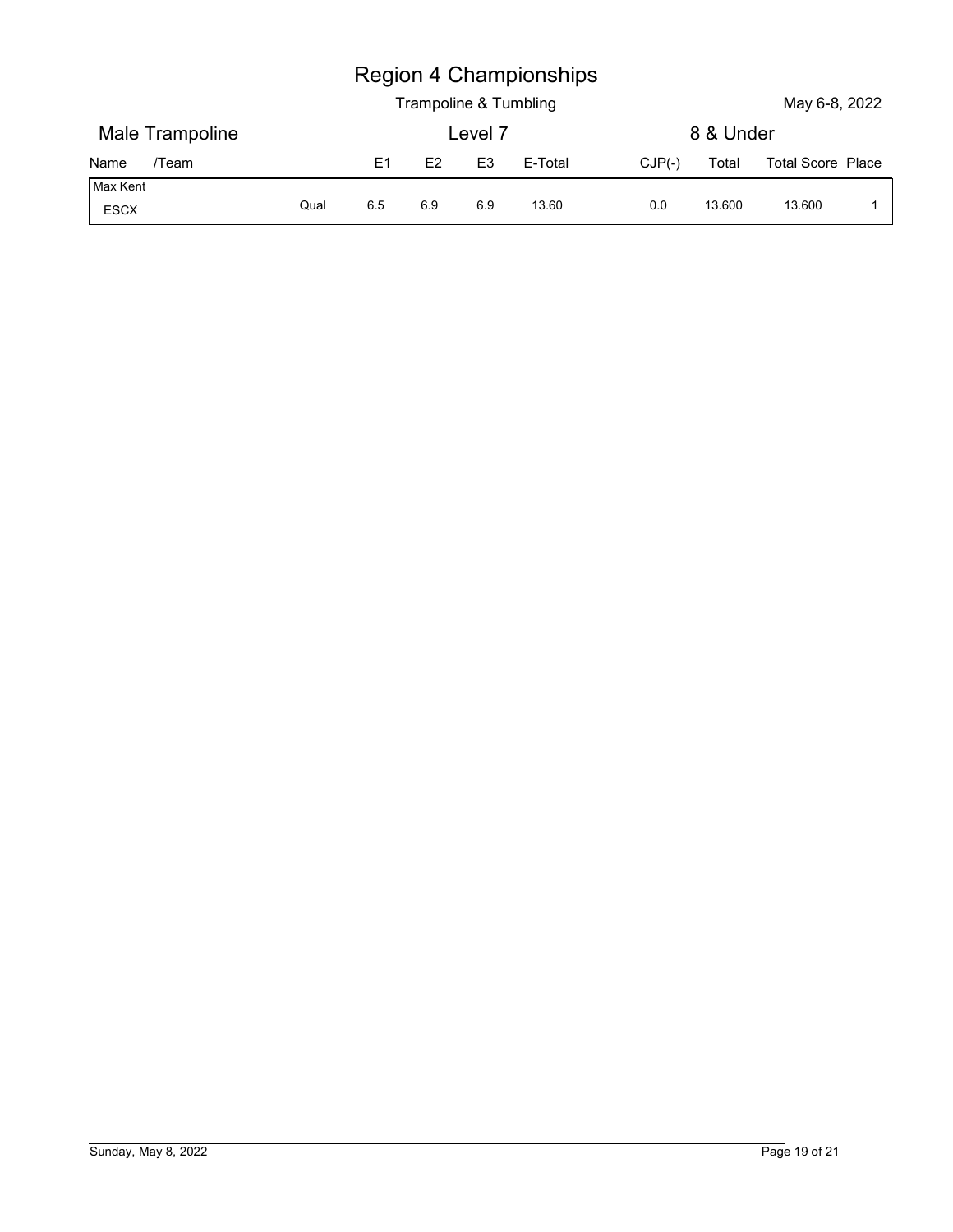|                              |      |       |     | Trampoline & Tumbling | <b>Region 4 Championships</b> |          |         | May 6-8, 2022     |             |
|------------------------------|------|-------|-----|-----------------------|-------------------------------|----------|---------|-------------------|-------------|
| Male Trampoline              |      |       |     | Level 7               |                               |          | 11 & 12 |                   |             |
| /Team                        |      | E1    | E2  | E <sub>3</sub>        | E-Total                       | $CJP(-)$ | Total   | Total Score Place |             |
| Name<br>Gavin Crane<br>Helix | Qual | $7.3$ | 7.1 | 7.1                   | 14.53                         | 0.0      | 14.533  | 14.533            | $\mathbf 1$ |